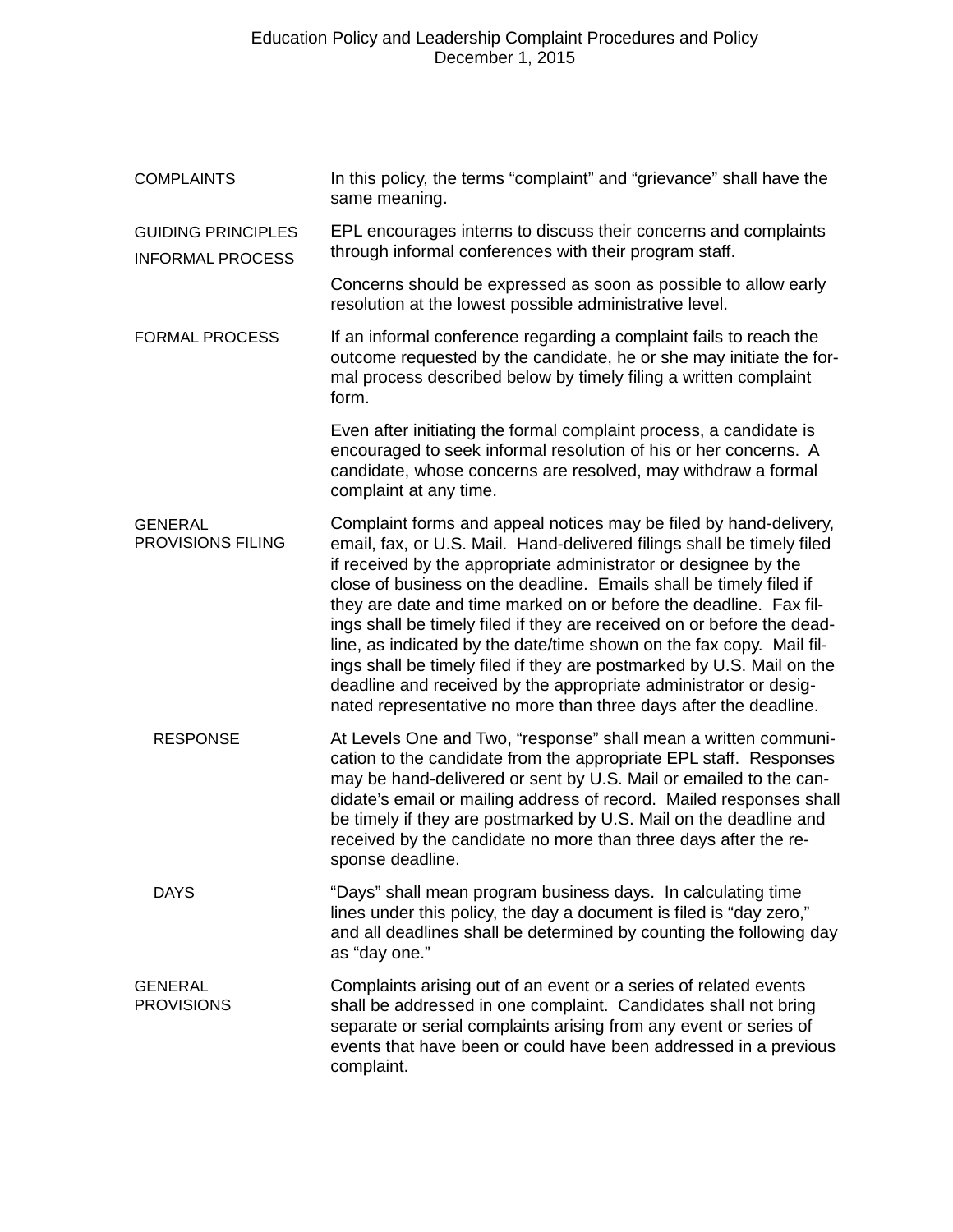|                         | When two or more complaints are sufficiently similar in nature and<br>remedy sought to permit their resolution through one proceeding,<br>the program may consolidate the complaints.                                                                                                                                                                                                                        |
|-------------------------|--------------------------------------------------------------------------------------------------------------------------------------------------------------------------------------------------------------------------------------------------------------------------------------------------------------------------------------------------------------------------------------------------------------|
| <b>UNTIMELY FILINGS</b> | All time limits shall be strictly followed unless modified by mutual<br>written consent.                                                                                                                                                                                                                                                                                                                     |
|                         | If a complaint form or appeal notice is not timely filed, the com-<br>plaint may be dismissed, on written notice to the candidate, at any<br>point during the complaint process. The candidate may appeal the<br>dismissal by seeking review in writing within ten business days,<br>starting at the level at which the complaint was dismissed. Such<br>appeal shall be limited to the issue of timeliness. |
| <b>COSTS INCURRED</b>   | Each party shall pay its own costs incurred in the course of the<br>complaint.                                                                                                                                                                                                                                                                                                                               |
| <b>COMPLAINT FORM</b>   | Complaints under this policy shall be submitted in writing on a form<br>provided by the program.                                                                                                                                                                                                                                                                                                             |
|                         | Copies of any documents that support the complaint should be at-<br>tached to the complaint form. If the candidate does not have cop-<br>ies of these documents, he/she may be presented at the Level One<br>conference. After the Level One conference, no new documents<br>may be submitted unless the candidate did not know the docu-<br>ments existed before the Level One conference.                  |
|                         | A complaint form that is incomplete in any material aspect may be<br>dismissed, but it may be refiled with all the requested information if<br>the refiling is within the designated time for filing a complaint.                                                                                                                                                                                            |
| <b>AUDIO RECORDING</b>  | As provided by law, a candidate shall be permitted to make an au-<br>dio recording of a conference under this policy at which the sub-<br>stance of the candidate's complaint is discussed. The candidate<br>shall notify all attendees present that an audio recording is taking<br>place.                                                                                                                  |
| <b>LEVEL ONE</b>        | Complaint forms must be filed:                                                                                                                                                                                                                                                                                                                                                                               |
|                         | 1.<br>Within 15 days of the date the candidate first knew, or with<br>reasonable diligence should have known, of the decision or<br>action giving rise to the complaint or grievance; and                                                                                                                                                                                                                    |
|                         | 2.<br>With the direct supervisor.                                                                                                                                                                                                                                                                                                                                                                            |
|                         | The direct supervisor shall hold a conference with the candidate<br>within ten days after receipt of the written complaint.                                                                                                                                                                                                                                                                                  |
|                         | The direct supervisor shall have ten days following the conference<br>to provide the candidate a written response.                                                                                                                                                                                                                                                                                           |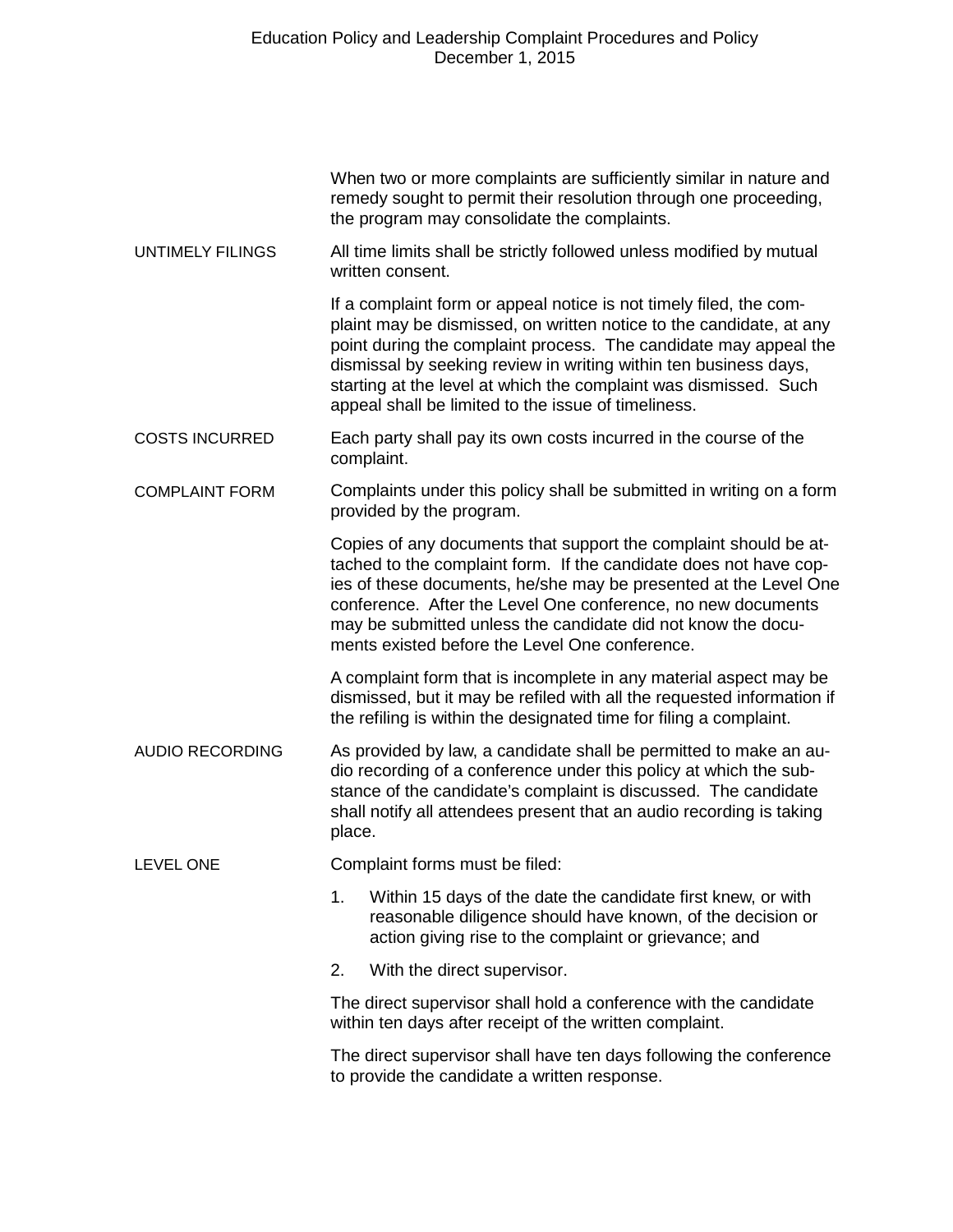| LEVEL TWO          | If the candidate did not receive the relief requested at Level One or<br>if the time for a response has expired, the candidate may appeal<br>the decision to the program's legal authority.                                                                                                                                                                                                                                        |
|--------------------|------------------------------------------------------------------------------------------------------------------------------------------------------------------------------------------------------------------------------------------------------------------------------------------------------------------------------------------------------------------------------------------------------------------------------------|
|                    | The appeal notice must be filed in writing, on a form provided by<br>the program, within ten days after receipt of a response or, if no re-<br>sponse was received, within ten days of the response deadline at<br>Level One.                                                                                                                                                                                                      |
|                    | The program's legal authority or designee shall inform the candi-<br>date of the date, time, and place of the meeting at which the com-<br>plaint will be discussed.                                                                                                                                                                                                                                                               |
|                    | The direct supervisor shall provide the program's legal authority<br>with copies of the complaint form, the response at Level One, the<br>appeal notice, and all written documentation previously submitted<br>by candidate. The program's legal authority shall consider only<br>those issues and documents presented at the preceding level and<br>identified in the appeal notice.                                              |
|                    | The program's legal authority must provide written notice of the de-<br>cision to the candidate.                                                                                                                                                                                                                                                                                                                                   |
|                    | The EPL must retain information concerning the complaint for a<br>minimum of three years.                                                                                                                                                                                                                                                                                                                                          |
|                    | After the candidate has exhausted all attempts at the program level<br>to resolve a complaint that occurred within the past two years and<br>has not received the relief sought, information on how to file a com-<br>plaint with TEA can be secured from the EPL by information<br>posted at their physical facility, on their website or, upon request,<br>directions in writing.                                                |
| <b>LEVEL THREE</b> | The official TEA complaint process can be found at<br>www.tea.texas.gov in the banner located at the bottom of the page<br>and then select "Educator Preparation Programs".                                                                                                                                                                                                                                                        |
|                    | The complaint process allows for an applicant or a candidate in an<br>educator preparation program to seek redress in areas where they<br>feel that the program did not fulfill requirements for certification or<br>for actions that the candidate feels are wrong. Educator prepara-<br>tion programs may also file a complaint about the actions of other<br>programs when it involves a candidate transferring into a program. |
|                    | Not all complaints fall under the authority of TEA. TEA has jurisdic-<br>tion to investigate allegations of noncompliance regarding specific<br>laws and rules, generally related to state and federal requirements.                                                                                                                                                                                                               |

Complaints may address educator preparation program requirements listed in Texas Administrative Code (TAC) in Chapters 227,